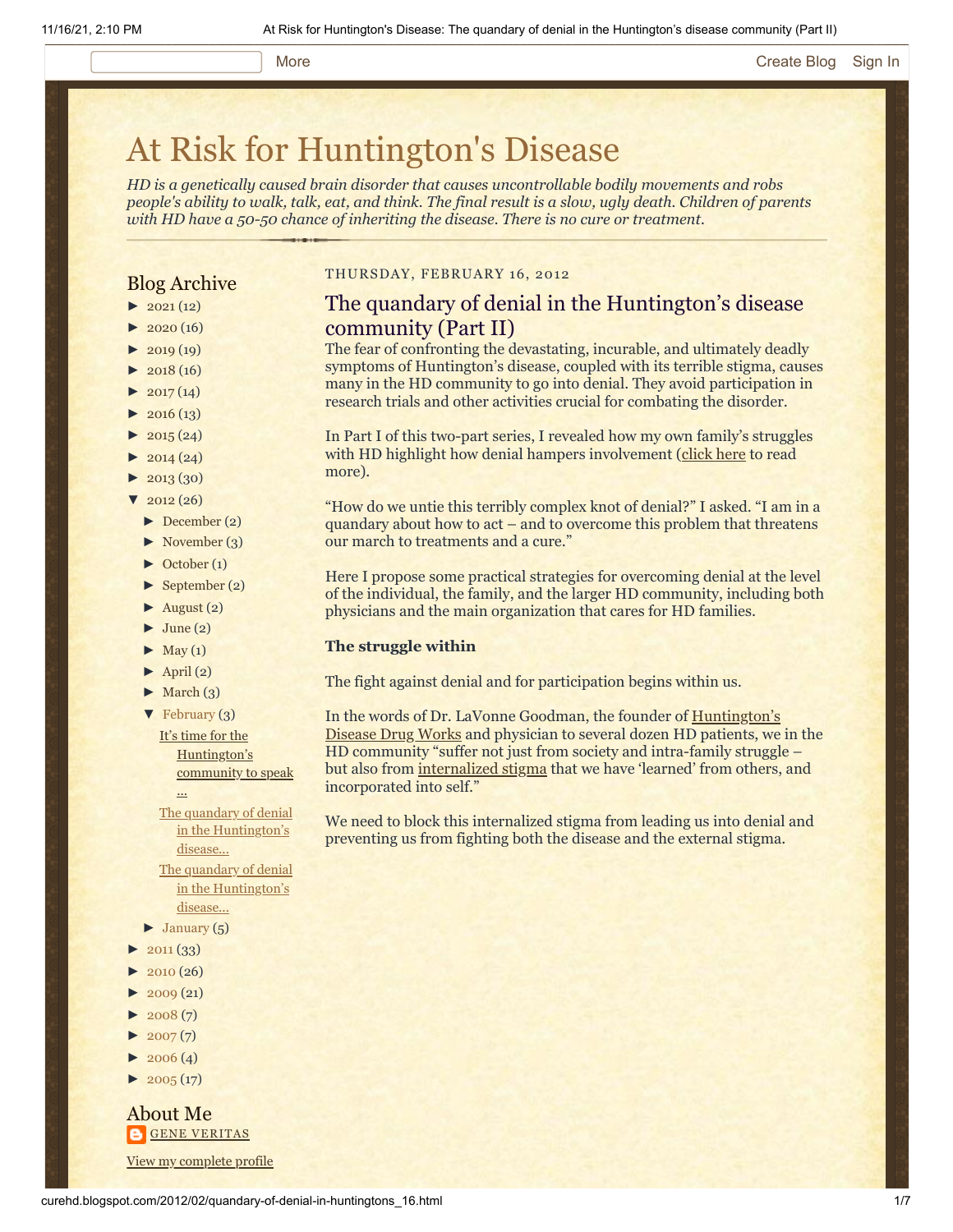# HD Links

[Huntington's](http://www.hdsa.org/) Disease Society of America [International](http://www.huntington-assoc.com/) Huntington **Association** [Huntington's](http://hddrugworks.org/) Disease Drug **Works** [Huntington's](http://www.hdlighthouse.org/) Disease **Lighthouse Hereditary Disease [Foundation](http://www.hdfoundation.org/)** [Huntington's](http://www.hdac.org/) Disease Advocacy Center Thomas [Cellini Huntington's](http://www.ourtchfoundation.org/) **Foundation** HDSA Orange County (CA) **[Affiliate](http://www.hdsaoc.org/)** HD Free with [PGD!](http://www.hdfreewithpgd.com/) [Stanford](http://www.stanford.edu/group/hopes/) HOPES Earth Source [CoQ10,](http://www.escoq10.com/) Inc.

# HD Blogs and Individuals

Chris Furbee: [Huntingtons](http://www.huntingtonsdance.org/) **Dance** Angela F.: Surviving [Huntington's?](http://survivinghuntingtons.blogspot.com/) Heather's [Huntington's](http://heatherdugdale.angelfire.com/) Disease Page



*Dr. LaVonne Goodman (photo by Gene Veritas)*

On January 30, Dr. Goodman published a [detailed article](http://hddrugworks.org/index.php?option=com_content&task=view&id=307&Itemid=30) that identifies stigma as an actual "component of Huntington's disease."

"Stigma drives HD families into the closet where we suffer as a marginalized part of society," Dr. Goodman wrote. "Further, the fear of stigma likely prevents those with early disease from seeking medical care, as it does with mental illness or from signing up for clinical trials. Study has shown that when society becomes aware of HD family status, individuals can experience discrimination in employment, housing, medical care and social relationships. Stigma is damaging even before clinical diagnosis, negatively affecting the quality of life for these individuals and their loved ones."

Dr. Goodman's article is a must-read for the entire HD community.

# **Why care?**

We must always remember that we each have an individual responsibility in fighting HD and making others aware of our plight.

"If we don't speak up for ourselves, why should anybody care about us?" Bill Johnston, the public relations director of the San Diego Chargers and the husband of an HD patient, once told the San Diego support group.

Exercising the power of our own voices helps rebuild our self-esteem, so easily wounded by the depressing symptoms of HD and the terrible stigma. It also builds badly needed awareness about a disease still largely unknown to the public.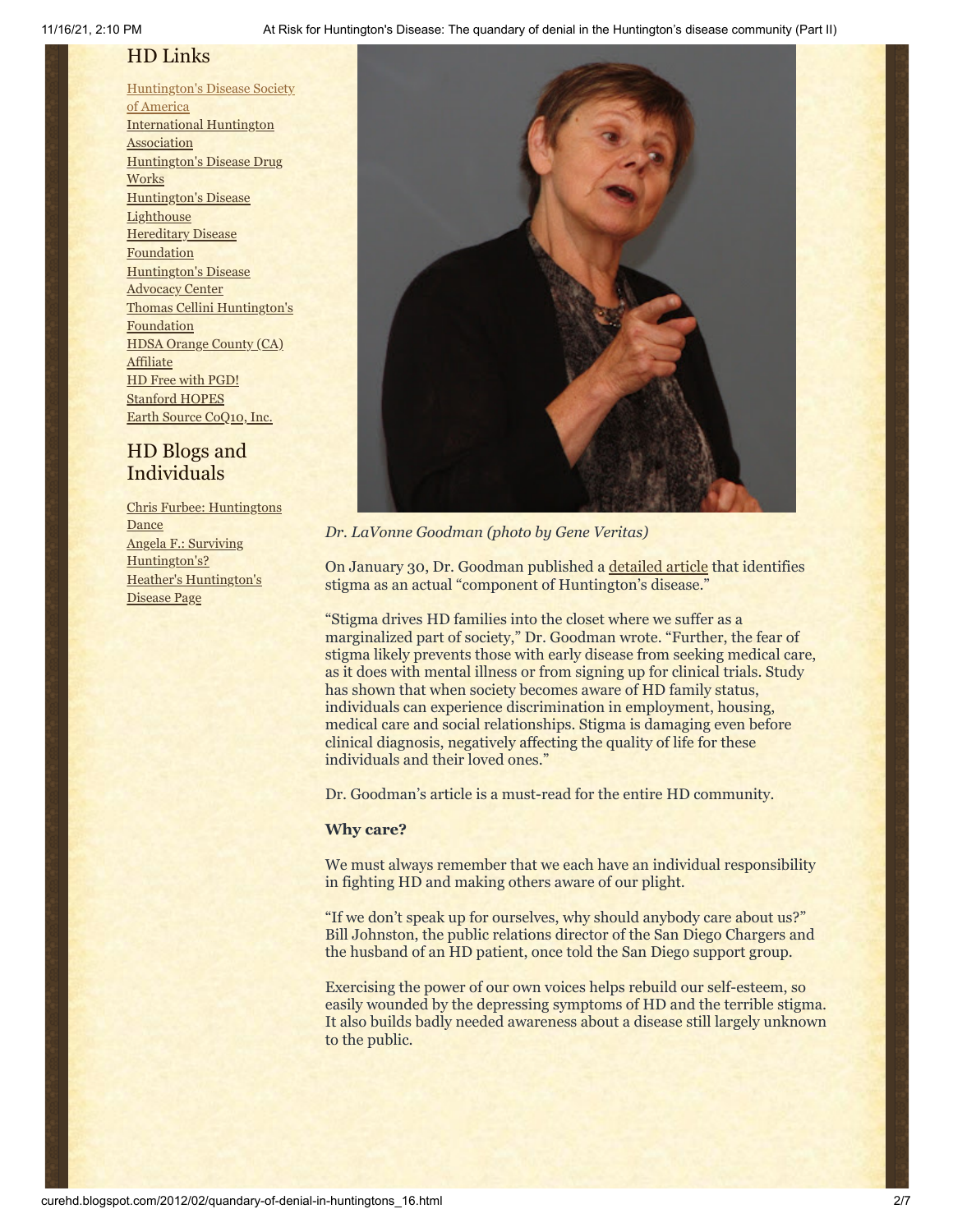

*Bill Johnston carrying the Olympic in 2002 to raise HD awareness (photo by Mike Nowak)*

#### **Renewed participation**

While we cannot force people to come to terms with their denial and join the cause, we can set an example by daily renewing our own commitment to participate.

That commitment can include attending a support group or volunteering for the local chapter or affiliate of the **Huntington's Disease Society of** America (HDSA). (Many other countries have their own HD organizations; [click here](http://www.huntington-assoc.com/) to learn more.)

HDSA chapters need people to help with so much: fundraisers, advocacy, communications and media contacts, support groups, the Centers of Excellence for Family Services and Research, volunteer recruitment, education and awareness-building, and "diplomats" to provide information about clinical trials. No prior experience is necessary, and individuals of all ages and skill sets can pitch in.

# **Helping shape HDSA: you have till Feb. 24**

In recent years, HDSA has experienced a financial and organizational [crisis, and some members of the HD community have criticized it for an](http://www.curehd.blogspot.com/2011/10/making-sense-of-huntingtons.html) apparent lack of concern about the problems of the everyday HD family.

HDSA recognizes such complaints and aims to be more responsive. HDSA CEO Louise Vetter and the national board of directors want the HD community's feedback on a proposed five-year strategy for increasing the size, reach, and impact of the organization.

You can find the link to the proposal and read Vetter's letter soliciting input from the HD community by [clicking here.](http://www.hdsa.org/strategic-plan-2012.html) The deadline for comments is February 24, 2012.

# **Bolstering HDSA, breaking denial**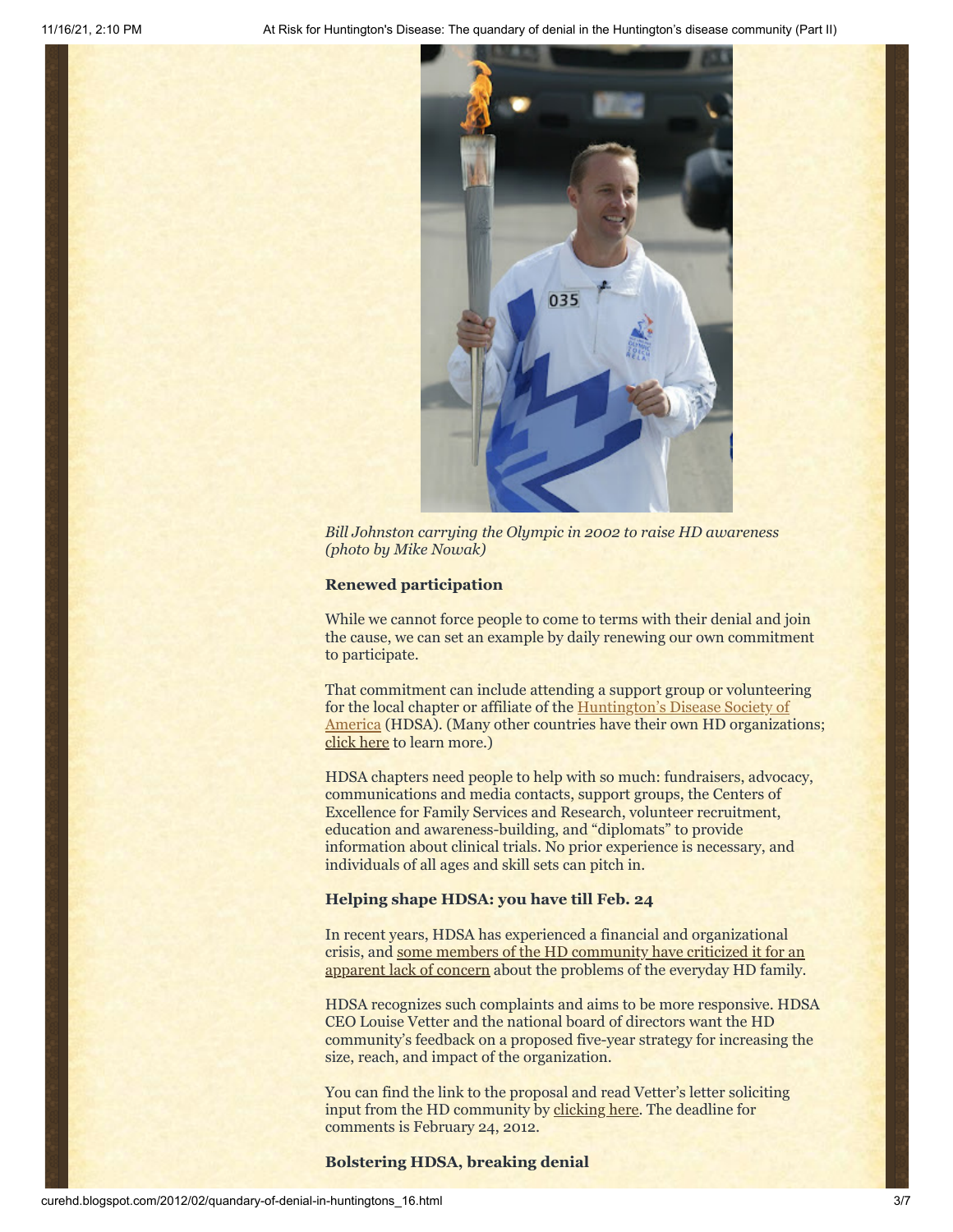11/16/21, 2:10 PM At Risk for Huntington's Disease: The quandary of denial in the Huntington's disease community (Part II)

In my next article, I will comment in detail on the HDSA plan. Here I want to highlight the HDSA goal of bringing "new folks into our fight" through an increase in the number of volunteers.

"Many organizations for diseases as rare as HD are many times our size," the proposal states. "It is imperative that we increase our capacity so that we can do more, fund more research and accelerate the accomplishment of our vision – a world free of HD."

HDSA wants to train and "deploy an 'army of HD'ers' to give voice and action to HD causes and needs." To do so, over the next five year HDSA aims to increase the number of chapters and affiliates from 45 to 55. It also aims to add at least 200 new volunteers per year. The plan states that HDSA will support the volunteer base "with resources," presumably in the form of dollars and staff support.

The plan doesn't specify exactly how HDSA will reach these goals. I believe it's implicit that the chapters and volunteers, as usual, will need to take the initiative locally.

Nevertheless, the national board recognizes the need to restore some confidence lost in recent years. It wants to improve the bonds between the national office and the chapters and affiliates. Specifically, it proposes "to build a strong, ongoing dialogue … that fosters a 'we' and not 'us vs. them.'"

By including input from the community and emphasizing dialogue, the planning process presents a golden opportunity for the HD community to both strengthen and shape the future of HDSA and its mission of care and cure.

By bolstering HDSA, we can help encourage the inactive members of our community to break through their denial.

[Young people facing HD can also join the recently launched Huntington's](http://en.hdyo.org/) Disease Youth Organization.

# **The doctor's impartial role**

Breaking down denial requires education about the causes and symptoms of HD, genetic testing and discrimination, family planning, medical care and caregiving, and a wide range of other factors.

The educators in this process are multiple: HDSA, the Centers of Excellence, the support groups, the various HD Facebook groups and other web-based initiatives, social workers, genetic counselors, psychologists, and, most importantly, doctors and other medical personnel.

A doctor is often the first person to assist an individual or family confronting the onset of symptoms or learning about the disease for the first time.

Doctors, probably more than anybody else, can provide hope.

And they can prevent people from going into denial. People respect doctors, and doctors provide an impartial assessment of a person's medical condition. People are much more likely to listen to a physician than a family member or activist with whom they've tangled over HD.

So, doctors need to be properly informed about HD.

# **A helpful guide**

HD specialists and neurologists familiar with HD can skillfully diagnose, treat, and counsel HD people. However, because HD patients form a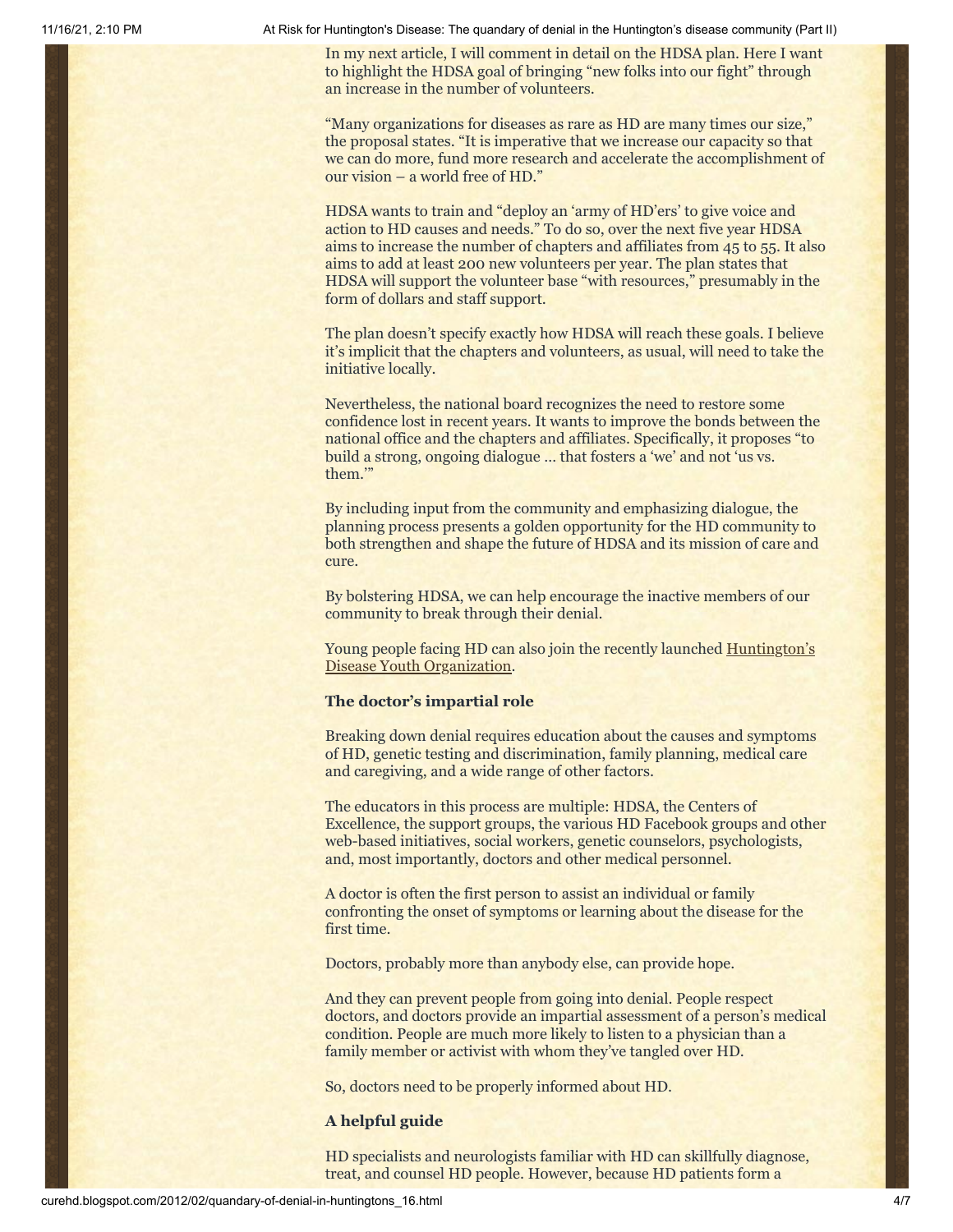11/16/21, 2:10 PM At Risk for Huntington's Disease: The quandary of denial in the Huntington's disease community (Part II)

relatively small group (an estimated 30,000 individuals in the U.S.), most doctors know little, if anything, about the disease.

HDSA has sought to educate doctors about HD by publishing *A Physician's Guide to the Management of Huntington's Disease*, now in its third edition (2011). Authored by four respected HD specialists, the guide provides an overview of HD symptoms, genetic counseling and testing, treatment and care, juvenile HD, management of late-stage HD, and HD research and clinical trials.

Written in a non-technical style, the guide is an invaluable tool to educate the public.

# **A free flow of information**

HDSA provides [free copies](http://www.hdsa.org/new-physicians-guide.html) of the print guide. However, it limits them to one per family.

Furthermore, the publication is not available online, because HDSA aims to track the physicians requesting the publication as part of the HD educational process.

A number of people in the HD community believe that HDSA should make the guide available as a downloadable PDF. Indeed, some are puzzled that, in the era of the Internet and the e-book, HDSA has not facilitated access to the publication.



I have participated in many conversations about HD on Facebook in which people ask very basic questions about HD, as well as sophisticated ones about medical matters. It would be enormously helpful to point to the document online.

In visits to my primary care doctor for non-HD matters, I've noted how he relies heavily on not just the health plan's computer network, but the wider web.

Imagine a doctor seeing his or her first HD patient who has to call HDSA for a copy of the guide rather than download it.